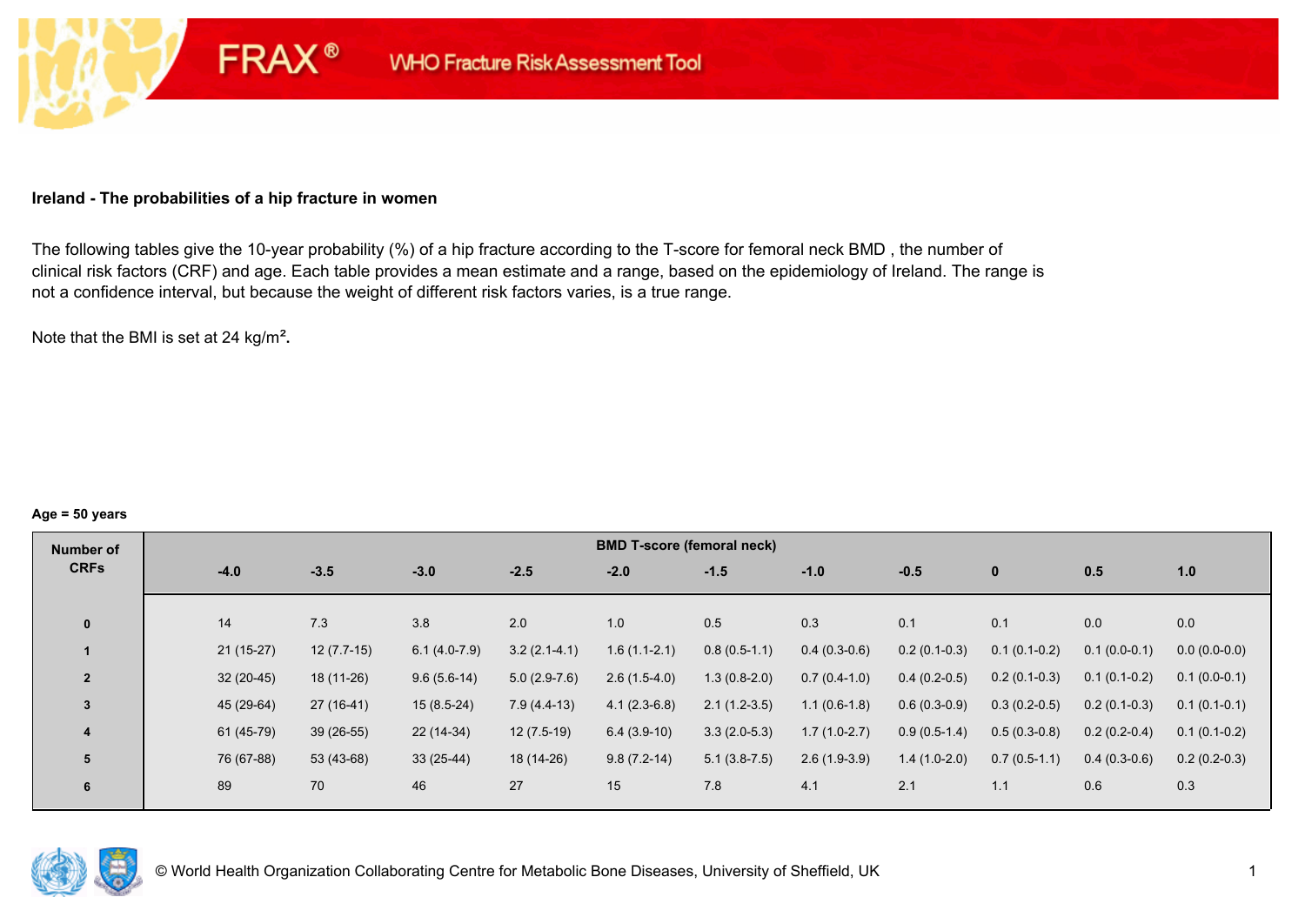**FRAX®** 

# **Age = 55 years**

| Number of               |             |              |                |                | <b>BMD T-score (femoral neck)</b> |                |                |                |                |                |                |
|-------------------------|-------------|--------------|----------------|----------------|-----------------------------------|----------------|----------------|----------------|----------------|----------------|----------------|
| <b>CRFs</b>             | $-4.0$      | $-3.5$       | $-3.0$         | $-2.5$         | $-2.0$                            | $-1.5$         | $-1.0$         | $-0.5$         | $\bf{0}$       | 0.5            | 1.0            |
| $\mathbf 0$             | 15          | 8.1          | 4.4            | 2.4            | 1.3                               | 0.7            | 0.4            | 0.2            | 0.1            | 0.1            | 0.0            |
|                         | $22(15-27)$ | $13(8.5-15)$ | $7.0(4.7-8.5)$ | $3.8(2.5-4.7)$ | $2.1(1.4-2.5)$                    | $1.1(0.7-1.4)$ | $0.6(0.4-0.7)$ | $0.3(0.2-0.4)$ | $0.2(0.1-0.2)$ | $0.1(0.1-0.1)$ | $0.1(0.0-0.1)$ |
| $\overline{2}$          | $32(21-44)$ | 19 (12-27)   | $11(6.6-15)$   | $6.0(3.6-8.6)$ | $3.2(1.9-4.7)$                    | $1.7(1.0-2.6)$ | $0.9(0.6-1.4)$ | $0.5(0.3-0.8)$ | $0.3(0.2-0.4)$ | $0.2(0.1-0.2)$ | $0.1(0.1-0.1)$ |
| 3                       | 46 (30-63)  | 28 (18-42)   | $16(9.8-25)$   | $9.2(5.4-14)$  | $5.0(2.9-8.0)$                    | $2.7(1.6-4.4)$ | $1.5(0.9-2.4)$ | $0.8(0.5-1.3)$ | $0.5(0.3-0.7)$ | $0.3(0.2-0.4)$ | $0.1(0.1-0.2)$ |
| $\overline{\mathbf{4}}$ | 60 (46-77)  | 40 (28-56)   | 24 (16-36)     | $14(9.2-21)$   | $7.7(5.0-12)$                     | $4.2(2.7-6.6)$ | $2.3(1.5-3.6)$ | $1.3(0.8-2.0)$ | $0.7(0.5-1.1)$ | $0.4(0.3-0.6)$ | $0.2(0.1-0.4)$ |
| 5                       | 75 (68-87)  | 54 (46-68)   | $35(28-46)$    | 21 (16-29)     | $12(9.2-17)$                      | $6.5(5.1-9.3)$ | $3.5(2.7-5.1)$ | $2.0(1.5-2.9)$ | $1.1(0.9-1.6)$ | $0.6(0.5-0.9)$ | $0.3(0.3-0.5)$ |
| 6                       | 88          | 70           | 48             | 30             | 17                                | 9.7            | 5.3            | 3.0            | 1.7            | 0.9            | 0.5            |

## **Age = 60 years**

| Number of      |             |              |                |                | <b>BMD T-score (femoral neck)</b> |                |                |                |                |                |                |
|----------------|-------------|--------------|----------------|----------------|-----------------------------------|----------------|----------------|----------------|----------------|----------------|----------------|
| <b>CRFs</b>    | $-4.0$      | $-3.5$       | $-3.0$         | $-2.5$         | $-2.0$                            | $-1.5$         | $-1.0$         | $-0.5$         | $\mathbf{0}$   | 0.5            | 1.0            |
|                |             |              |                |                |                                   |                |                |                |                |                |                |
| $\mathbf 0$    | 16          | 9.1          | 5.2            | 2.9            | 1.6                               | 0.9            | 0.5            | 0.3            | 0.2            | 0.1            | 0.1            |
|                | 23 (16-27)  | $14(9.5-16)$ | $8.0(5.4-9.4)$ | $4.5(3.1-5.4)$ | $2.5(1.7-3.0)$                    | $1.4(1.0-1.7)$ | $0.8(0.5-1.0)$ | $0.5(0.3-0.6)$ | $0.3(0.2-0.3)$ | $0.2(0.1-0.2)$ | $0.1(0.1-0.1)$ |
| $\overline{2}$ | $34(23-44)$ | $21(13-28)$  | $12(7.6-16)$   | $6.9(4.3-9.5)$ | $3.9(2.4-5.4)$                    | $2.2(1.4-3.1)$ | $1.3(0.8-1.7)$ | $0.7(0.4-1.0)$ | $0.4(0.3-0.6)$ | $0.2(0.2-0.3)$ | $0.1(0.1-0.2)$ |
| 3              | 46 (32-62)  | $30(20-42)$  | $18(11-26)$    | $11(6.5-16)$   | $6.0(3.7-9.1)$                    | $3.4(2.1-5.2)$ | $1.9(1.2-3.0)$ | $1.1(0.7-1.7)$ | $0.6(0.4-1.0)$ | $0.4(0.2-0.6)$ | $0.2(0.1-0.3)$ |
| $\overline{4}$ | 61 (48-76)  | 41 (31-56)   | 26 (19-37)     | $16(11-23)$    | $9.1(6.3-14)$                     | $5.2(3.5-7.8)$ | $3.0(2.0-4.5)$ | $1.7(1.2-2.6)$ | $1.0(0.7-1.5)$ | $0.6(0.4-0.9)$ | $0.3(0.2-0.5)$ |
| 5              | 75 (69-85)  | 55 (49-68)   | $37(31-48)$    | $23(19-31)$    | $13(11-19)$                       | $7.8(6.3-11)$  | $4.5(3.6-6.4)$ | $2.6(2.1-3.7)$ | $1.5(1.2-2.2)$ | $0.9(0.7-1.3)$ | $0.5(0.4-0.7)$ |
| 6              | 86          | 70           | 50             | 32             | 20                                | 12             | 6.7            | 3.9            | 2.3            | 1.3            | 0.8            |
|                |             |              |                |                |                                   |                |                |                |                |                |                |

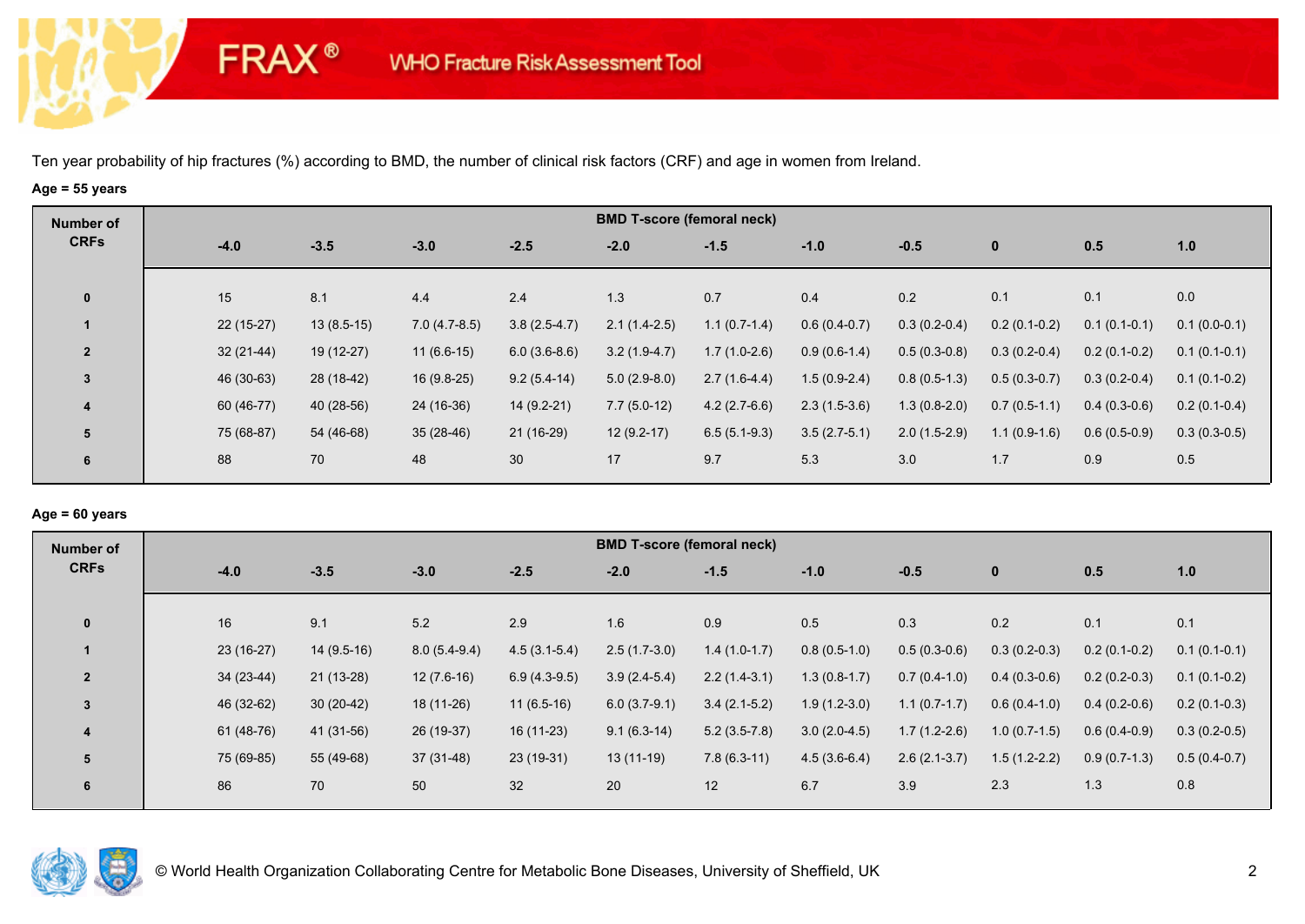**FRAX®** 

# **Age = 65 years**

| Number of      |             |                 |               |                |                | <b>BMD T-score (femoral neck)</b> |                |                |                |                |                |
|----------------|-------------|-----------------|---------------|----------------|----------------|-----------------------------------|----------------|----------------|----------------|----------------|----------------|
| <b>CRFs</b>    | $-4.0$      | $-3.5$          | $-3.0$        | $-2.5$         | $-2.0$         | $-1.5$                            | $-1.0$         | $-0.5$         | $\bf{0}$       | 0.5            | 1.0            |
| $\mathbf 0$    | 17          | 10 <sup>1</sup> | 6.1           | 3.6            | 2.1            | 1.2                               | 0.7            | 0.4            | 0.3            | 0.2            | 0.1            |
|                | $25(18-29)$ | $15(11-18)$     | $9.3(6.5-11)$ | $5.5(3.8-6.6)$ | $3.2(2.2-3.9)$ | $1.9(1.3-2.3)$                    | $1.1(0.8-1.4)$ | $0.7(0.5-0.8)$ | $0.4(0.3-0.5)$ | $0.2(0.2-0.3)$ | $0.1(0.1-0.2)$ |
| $\overline{2}$ | $35(25-44)$ | 22 (15-29)      | $14(9.1-18)$  | $8.3(5.3-11)$  | $4.9(3.1-6.5)$ | $2.9(1.8-3.8)$                    | $1.7(1.1-2.3)$ | $1.0(0.7-1.4)$ | $0.6(0.4-0.8)$ | $0.4(0.2-0.5)$ | $0.2(0.1-0.3)$ |
| $\overline{3}$ | 47 (35-61)  | $32(22-43)$     | $20(13-28)$   | $12(8.0-18)$   | $7.3(4.7-11)$  | $4.3(2.8-6.3)$                    | $2.6(1.7-3.8)$ | $1.6(1.0-2.3)$ | $1.0(0.6-1.4)$ | $0.6(0.4-0.9)$ | $0.3(0.2-0.5)$ |
| 4              | 61 (51-74)  | 43 (34-57)      | 28 (22-39)    | 18 (13-25)     | $11(7.8-16)$   | $6.4(4.6-9.5)$                    | $3.9(2.8-5.8)$ | $2.4(1.7-3.5)$ | $1.4(1.0-2.1)$ | $0.9(0.6-1.3)$ | $0.5(0.4-0.8)$ |
| 5              | 74 (68-83)  | 56 (50-68)      | $39(34-50)$   | $25(21-34)$    | 16 (13-21)     | $9.5(7.8-13)$                     | $5.8(4.7-8.1)$ | $3.5(2.9-5.0)$ | $2.1(1.7-3.0)$ | $1.3(1.0-1.8)$ | $0.8(0.6-1.1)$ |
| 6              | 84          | 70              | 52            | 35             | 22             | 14                                | 8.5            | 5.2            | 3.2            | 1.9            | 1.2            |

## **Age = 70 years**

| Number of      |             |             |             |               | <b>BMD T-score (femoral neck)</b> |                |                |                |                |                |                |
|----------------|-------------|-------------|-------------|---------------|-----------------------------------|----------------|----------------|----------------|----------------|----------------|----------------|
| <b>CRFs</b>    | $-4.0$      | $-3.5$      | $-3.0$      | $-2.5$        | $-2.0$                            | $-1.5$         | $-1.0$         | $-0.5$         | $\mathbf 0$    | 0.5            | 1.0            |
|                |             |             |             |               |                                   |                |                |                |                |                |                |
| $\mathbf{0}$   | 20          | 13          | 8.0         | 4.9           | 3.0                               | 1.8            | 1.2            | 0.7            | 0.5            | 0.3            | 0.2            |
|                | $31(27-38)$ | $20(18-25)$ | $13(11-16)$ | $8.1(6.9-10)$ | $5.0(4.2-6.3)$                    | $3.1(2.6-3.9)$ | $1.9(1.6-2.5)$ | $1.2(1.0-1.6)$ | $0.8(0.7-1.0)$ | $0.5(0.4-0.6)$ | $0.3(0.3-0.4)$ |
| $\overline{2}$ | 45 (38-56)  | $31(25-40)$ | $21(16-27)$ | $13(10-18)$   | $8.2(6.4-11)$                     | $5.1(4.0-7.0)$ | $3.3(2.5-4.5)$ | $2.1(1.6-2.8)$ | $1.3(1.0-1.8)$ | $0.8(0.6-1.1)$ | $0.5(0.4-0.7)$ |
| $\overline{3}$ | 62 (52-70)  | 46 (36-55)  | $32(24-40)$ | $21(15-27)$   | $13(9.7-18)$                      | $8.4(6.1-11)$  | $5.4(3.8-7.3)$ | $3.4(2.4-4.7)$ | $2.2(1.5-3.0)$ | $1.4(1.0-1.9)$ | $0.9(0.6-1.2)$ |
| 4              | 76 (67-81)  | 62 (52-69)  | 46 (36-53)  | $32(24-38)$   | $21(16-26)$                       | $14(9.9-17)$   | $8.8(6.4-11)$  | $5.7(4.1-7.1)$ | $3.6(2.6-4.6)$ | $2.3(1.6-2.9)$ | $1.4(1.0-1.8)$ |
| 5              | 85 (81-87)  | 76 (69-79)  | 62 (54-67)  | 46 (38-51)    | $32(26-36)$                       | $21(17-24)$    | $14(11-16)$    | $9.2(7.2-11)$  | $5.9(4.6-6.9)$ | $3.8(2.9-4.4)$ | $2.4(1.9-2.8)$ |
| 6              | 90          | 85          | 76          | 62            | 46                                | 33             | 22             | 15             | 9.6            | 6.2            | 3.9            |

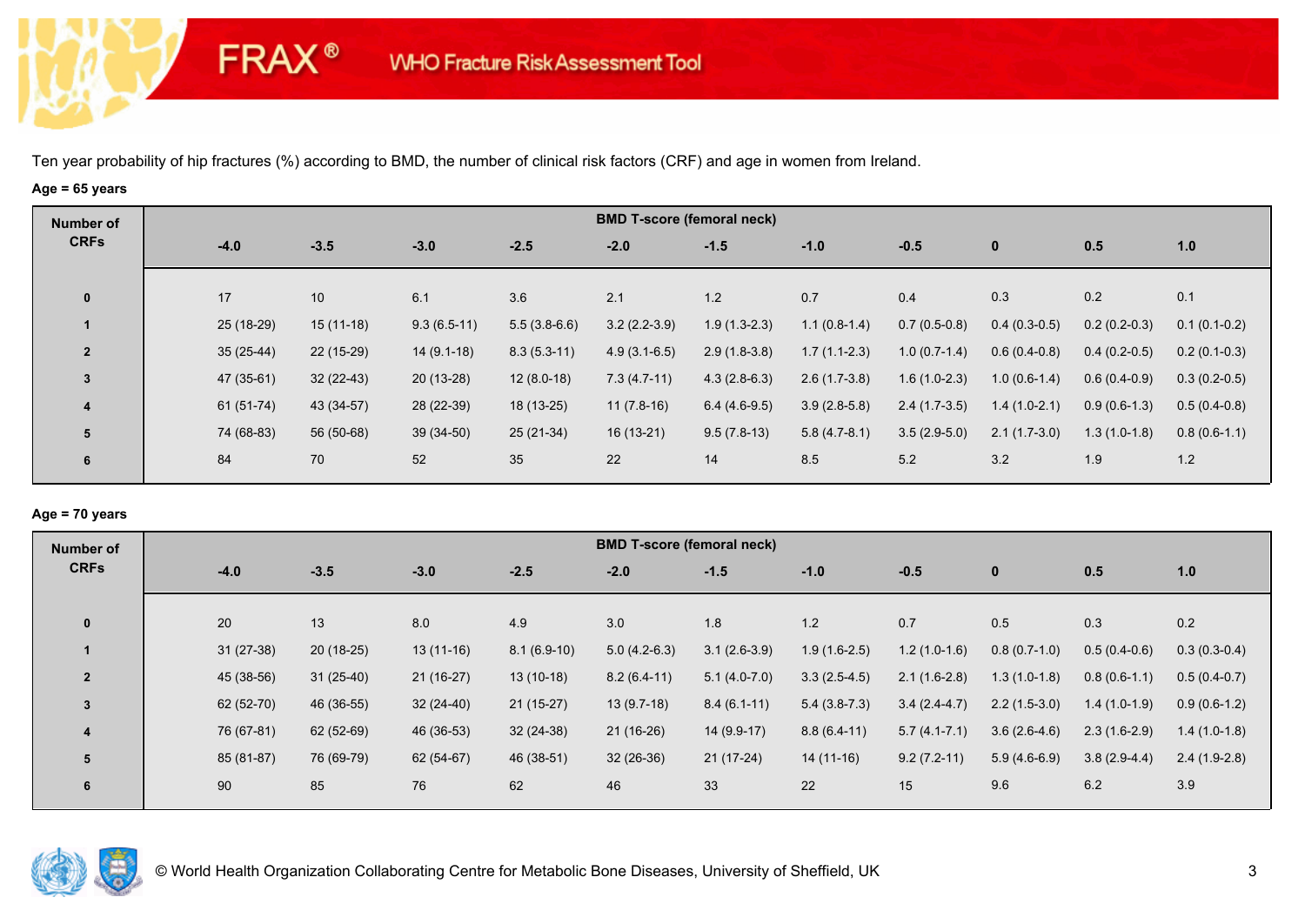**FRAX®** 

# **Age = 75 years**

| Number of      |            |            |             |              |               | <b>BMD T-score (femoral neck)</b> |                |                |                |                |                |
|----------------|------------|------------|-------------|--------------|---------------|-----------------------------------|----------------|----------------|----------------|----------------|----------------|
| <b>CRFs</b>    | $-4.0$     | $-3.5$     | $-3.0$      | $-2.5$       | $-2.0$        | $-1.5$                            | $-1.0$         | $-0.5$         | $\bf{0}$       | 0.5            | 1.0            |
| $\mathbf 0$    | 24         | 16         | 11          | 6.9          | 4.4           | 2.9                               | 1.9            | 1.3            | 0.8            | 0.6            | 0.4            |
|                | 39 (32-66) | 28 (22-52) | $20(15-38)$ | $13(9.7-27)$ | $8.7(6.3-18)$ | $5.8(4.1-12)$                     | $3.9(2.7-8.2)$ | $2.6(1.8-5.5)$ | $1.7(1.2-3.6)$ | $1.1(0.8-2.4)$ | $0.7(0.5-1.6)$ |
| $\overline{2}$ | 56 (42-78) | 44 (30-68) | $32(20-54)$ | $23(14-41)$  | 16 (8.8-29)   | $11(5.9-20)$                      | $7.2(3.9-14)$  | $4.8(2.6-9.5)$ | $3.2(1.7-6.4)$ | $2.1(1.1-4.3)$ | $1.4(0.7-2.8)$ |
| 3              | 71 (55-84) | 60 (41-78) | 48 (29-67)  | $36(20-54)$  | 26 (13-41)    | $18(8.8-30)$                      | $13(5.9-21)$   | $8.7(3.9-15)$  | $5.9(2.6-10)$  | $3.9(1.7-6.8)$ | $2.6(1.1-4.6)$ |
| 4              | 81 (68-88) | 74 (55-84) | 64 (41-76)  | 53 (30-66)   | 40 (20-53)    | $30(14-41)$                       | $21(9.4-30)$   | $15(6.3-22)$   | $10(4.2-15)$   | $6.9(2.8-10)$  | $4.6(1.9-6.9)$ |
| 5              | 87 (77-90) | 83 (69-87) | 77 (57-83)  | 69 (44-74)   | 57 (32-64)    | 45 (23-52)                        | 34 (16-40)     | 24 (11-29)     | $17(7.3-21)$   | $12(4.9-14)$   | $8.0(3.3-9.7)$ |
| 6              | 90         | 88         | 86          | 81           | 73            | 62                                | 50             | 38             | 28             | 19             | 13             |

## **Age = 80 years**

| $-3.5$<br>$-3.0$<br>$-4.0$               | $-1.5$<br>0.5<br>$-1.0$<br>$-0.5$<br>$\mathbf 0$                                     |                |
|------------------------------------------|--------------------------------------------------------------------------------------|----------------|
|                                          |                                                                                      | 1.0            |
|                                          |                                                                                      |                |
|                                          |                                                                                      |                |
| 40 (32-66)<br>$30(23-54)$<br>$22(16-42)$ | $7.8(5.3-16)$<br>$5.5(3.7-12)$<br>$3.8(2.6-8.2)$<br>$2.7(1.8-5.7)$<br>$1.8(1.2-4.0)$ | $1.3(0.8-2.8)$ |
| 45 (30-67)<br>$35(22-57)$<br>55 (41-76)  | $9.9(5.2-19)$<br>14 (7.4-26)<br>$7.0(3.6-14)$<br>$4.9(2.5-9.8)$<br>$3.4(1.7-6.9)$    | $2.4(1.2-4.8)$ |
| 68 (52-82)<br>49 (31-68)<br>59 (41-76)   | $23(11-36)$<br>$17(7.8-28)$<br>$12(5.5-20)$<br>$8.7(3.8-15)$<br>$6.1(2.6-11)$        | $4.3(1.8-7.6)$ |
| 78 (64-85)<br>72 (53-82)<br>64 (42-76)   | 35 (17-48)<br>27 (12-38)<br>$20(8.6-29)$<br>$15(6.0-22)$<br>$10(4.2-16)$             | $7.4(2.9-11)$  |
| 84 (73-87)<br>80 (65-85)<br>75 (55-80)   | $50(26-58)$<br>40 (19-48)<br>$31(14-38)$<br>23 (10-29)<br>$17(7.2-21)$               | $12(5.0-16)$   |
| 83<br>87<br>86                           | 56<br>45<br>35<br>27                                                                 | 20             |
| 25<br>18<br>12                           | 1.3<br>0.9<br>2.8<br>4.0<br>1.9                                                      | 0.6            |